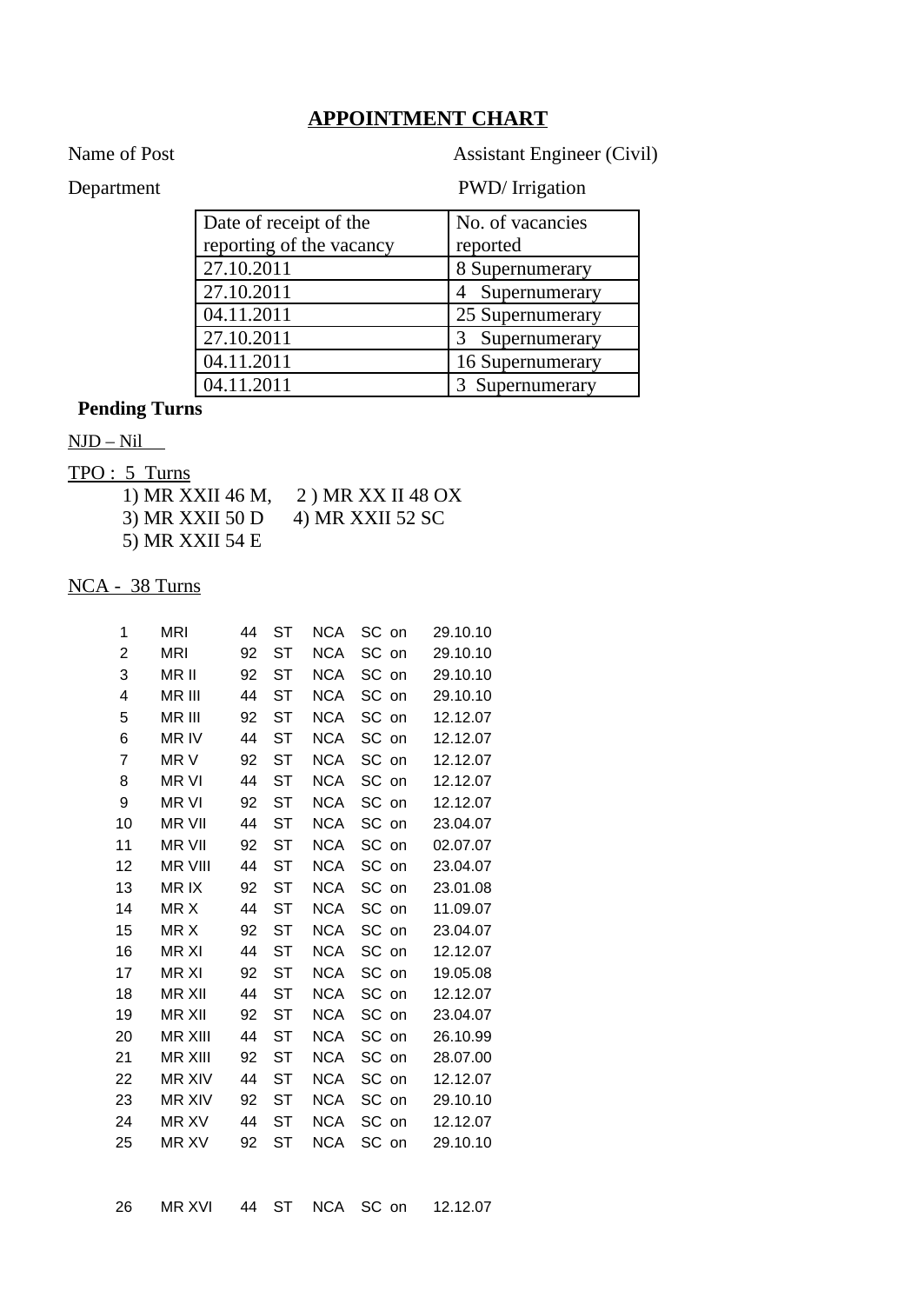| 27 | <b>MR XVI</b>   | 92 | ST | <b>NCA</b> | $SC$ on | 29.10.10   |
|----|-----------------|----|----|------------|---------|------------|
| 28 | MR XVII         | 44 | ST | <b>NCA</b> | $SC$ on | 12.12.07   |
| 29 | MR XVII         | 92 | ST | <b>NCA</b> | SC on   | 05.08.06   |
| 30 | MR XVIII        | 44 | ST | <b>NCA</b> | SC on   | 05.08.06   |
| 31 | <b>MR XVIII</b> | 92 | ST | <b>NCA</b> | SC on   | 05.08.06   |
| 32 | MR XIX          | 44 | ST | <b>NCA</b> | $SC$ on | 05.08.06   |
| 33 | MR XIX          | 92 | ST | NCA        | SC on   | 07.11.06   |
| 34 | MR XX           | 44 | ST | <b>NCA</b> | SC on   | 02.07.07   |
| 35 | MR XX           | 92 | ST | <b>NCA</b> | $SC$ on | 12.12.07   |
| 36 | MR XXI          | 44 | ST | <b>NCA</b> | $SC$ on | 19.05.08   |
| 37 | <b>MRXXI</b>    | 92 | ST | NCA        | SC on   | 21.03.09   |
| 38 | MR XXII         | 44 | ST | NCA        | SC on   | 29.10.2010 |
|    |                 |    |    |            |         |            |

# Main Rotation stands at MR XXII 55 OC

| Sl<br>No.      | Name & Address                                                                                   | Rank No.            | Community         | Rotation as<br>approved by the<br>Commission | Departme<br>nt | Remarks                 |
|----------------|--------------------------------------------------------------------------------------------------|---------------------|-------------------|----------------------------------------------|----------------|-------------------------|
| $\mathbf{1}$   | Ajayakumar VT<br>Vennukaran<br>Chittissery<br>Thrissur 680 301                                   | $R-2$ (List-<br>II) | <b>OBC</b>        | PH Sl. No. 33                                | Irrigation     | P.H.<br>Reservation     |
| $\overline{2}$ | Joy $\overline{C}$ $\overline{C}$<br>Chirayath House<br>Mullassery PO<br><b>Thrissur 680 509</b> | $R-3$ (List<br>II)  | $\left( -\right)$ | PH Sl. No. 66                                | Irrigation     | P.H.<br>Reservation     |
| $\overline{3}$ | Samina E<br>Araniyil Palampadiyil House<br>Karkkidakam<br>Kadannamanna<br>Malappuram 679 324     | R-103               | Muslim            | MR XXII 46 M                                 | Irrigation     | <b>TPO</b><br>satisfied |
| $\overline{4}$ | Bijimol V J<br>Vennamattathil House<br>Chettikad<br>Kundukad PO<br><b>Thrissur 680 028</b>       | $R-S/L-1$           | <b>OX</b>         | MR XXII 48 OX                                | Irrigation     | <b>TPO</b><br>satisfied |
| 5              | Jyothi C<br>Kochuparambil<br>Clappana North<br>Azheekal PO<br>Karunagappally<br>Pin 690 547      | $R-S/L-1$           | Dheevara          | MR XXII 50 D                                 | Irrigation     | <b>TPO</b><br>satisfied |
|                |                                                                                                  |                     |                   | MR XXII 56 M                                 |                | Kept as<br><b>TPO</b>   |
| 6              | Rajasree G<br>Harisree<br>Pramadom<br>Pathanamthitta<br>Pin 689 646                              | $R-60$              | $\left( -\right)$ | MR XXII 57 O C                               | Irrigation     |                         |
|                |                                                                                                  |                     |                   | MR XXII 58 E                                 |                | Kept as<br><b>TPO</b>   |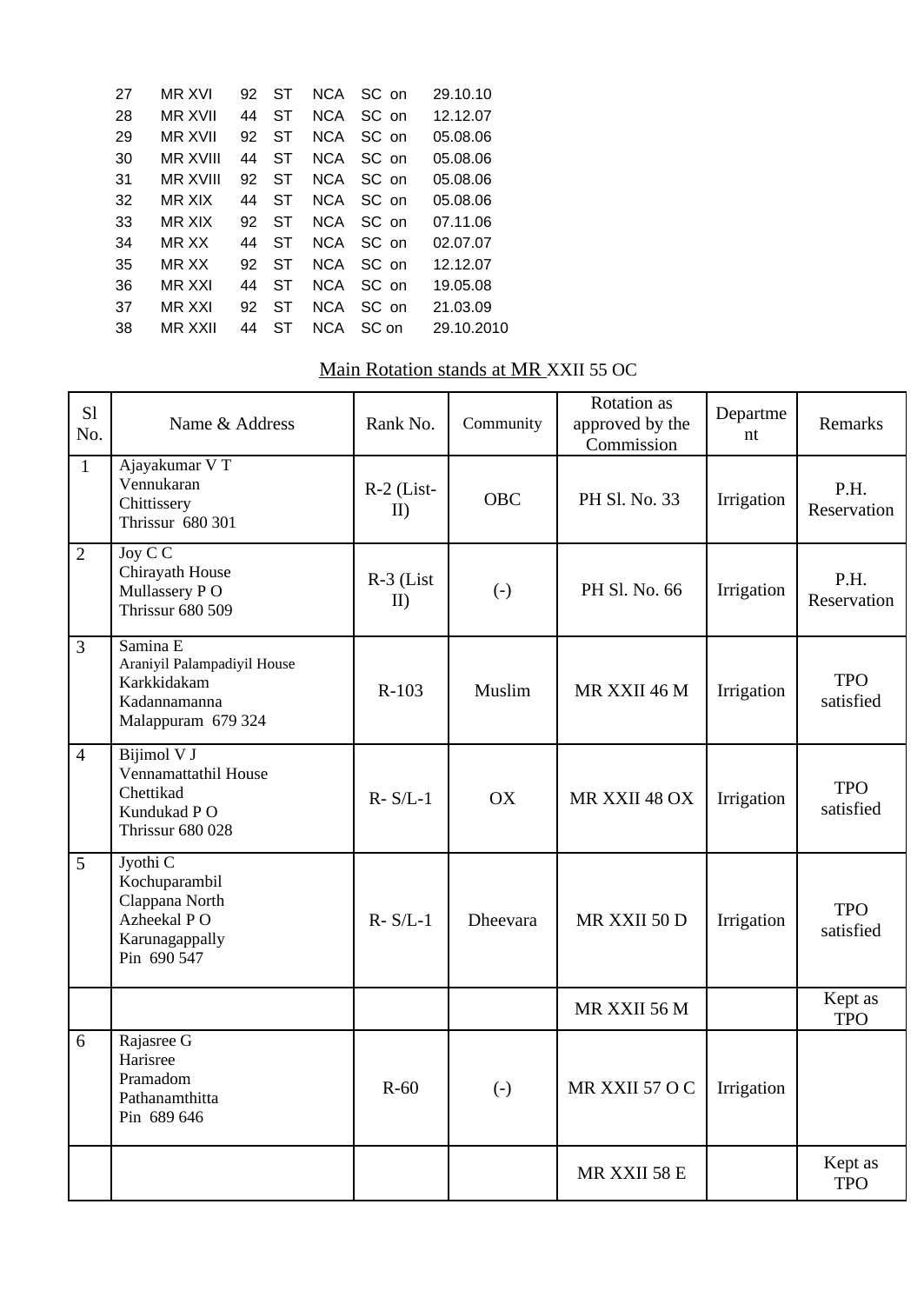| $\overline{7}$ | Anoob Sebastian<br>Panaveli Kandathil<br>Sanathanam Ward<br>Alappuzha 688 001                         |                     | $R-61$    |                      |                   |         | MR XXII 59 O C                                                                        | Irrigation |                                                     |
|----------------|-------------------------------------------------------------------------------------------------------|---------------------|-----------|----------------------|-------------------|---------|---------------------------------------------------------------------------------------|------------|-----------------------------------------------------|
|                |                                                                                                       |                     |           |                      |                   |         | MR XXII 60 H.N                                                                        |            | Kept as<br><b>TPO</b>                               |
| 8              | Clament Roy K R<br>Kurisunkal House<br>Arthunkal<br>Arthunkal PO<br>Alappuzha 688 530                 |                     | $R-62$    |                      | L.C               |         | MR XXII 61 OC                                                                         | Irrigation |                                                     |
|                |                                                                                                       |                     | <b>OC</b> | <b>BC</b>            | <b>NJD</b>        | PH      | <b>Total</b>                                                                          |            |                                                     |
|                |                                                                                                       | Previous<br>Present | 26<br>3   | 26<br>3              | 23                | 01<br>2 | 76<br>8                                                                               |            |                                                     |
|                |                                                                                                       | <b>Total</b>        | 29        | 29                   | 23                | 03      | 84                                                                                    |            |                                                     |
| 9              | Sindhu K S<br>Kochukizhakkethil<br>Pandalam<br>Mudiyoorkonam<br>Pathanamthitta 689 516                |                     | $R-S/L-7$ |                      | <b>SC</b>         |         | MR XXII 52 SC<br>TPO Satisfied NCA<br>Comp to MRI 44 ST<br>satisfied.<br>No ST NCA SC | Irrigation | <b>TPO</b><br>Satisfied.<br><b>NCA</b><br>satisfied |
| 10             | Rajeevan T<br>Thayyullathil House<br>Champad<br>Thalassery<br>Champad P O<br>Kannur 670 694           |                     | $R-71$    |                      | Thiyya            |         | MR XXII 54 E                                                                          | Irrigation | <b>TPO</b><br>satisfied                             |
|                |                                                                                                       |                     |           |                      |                   |         | MR XXII 62 E                                                                          |            | Kept as<br><b>TPO</b>                               |
| 11             | Soumya Chandran R<br>KP 4/380, Punchiri<br>Ookkodu, Vellayani<br>Nemom PO                             |                     | R-66      |                      | <b>OBC</b>        |         | MR XXII 63 OC                                                                         | Irrigation |                                                     |
|                |                                                                                                       |                     |           |                      |                   |         | MR XXII 64 SC                                                                         |            | Kept as<br><b>TPO</b>                               |
| 12             | Ahalya V R<br>Ananda Bhavan<br>131 Jayan Nagar<br>Palace Ward<br>Kollam<br>Thevally PO<br>Pin 691 009 |                     | $R-67$    |                      | $\left( -\right)$ |         | MR XXII 65 OC                                                                         | Irrigation |                                                     |
|                |                                                                                                       |                     | OC        | BC                   | <b>NJD</b>        | PH      | <b>Total</b>                                                                          |            |                                                     |
|                |                                                                                                       | Previous<br>Present | 29<br>2   | 29<br>$\overline{2}$ | 23                | 03      | 84<br>$\overline{4}$                                                                  |            |                                                     |
|                |                                                                                                       | Total               | 31        | 31                   | 23                | 03      | 88                                                                                    |            |                                                     |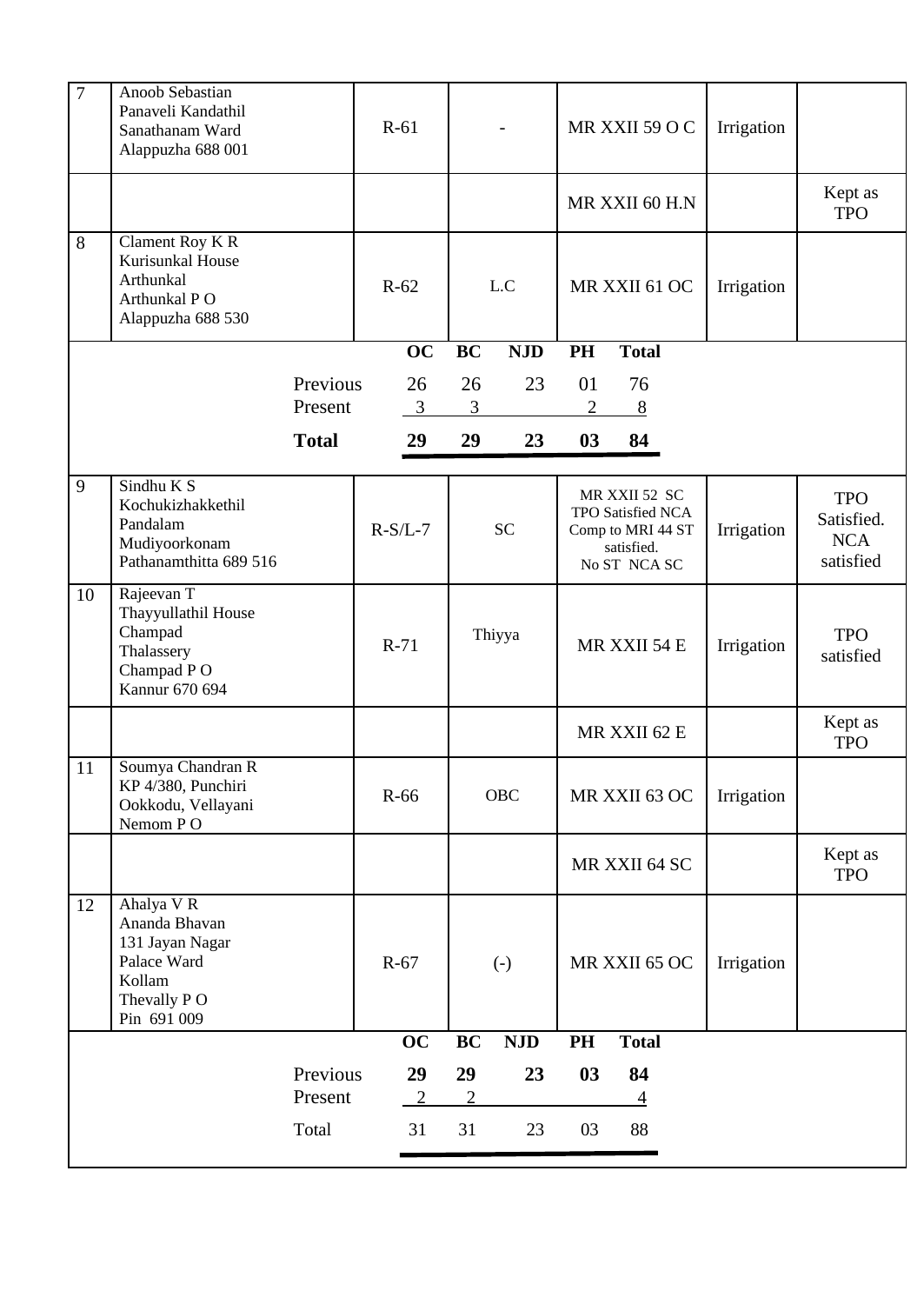| 13 | Fathima Beevi A M<br>Amina Manzil<br>Karanthur<br>Calicut<br>Karanthur<br>Pin 673 571                            | R-119     | Muslim            | MR XXII 56 M                                                                          | <b>PWD</b> | <b>TPO</b><br>Satisfied |
|----|------------------------------------------------------------------------------------------------------------------|-----------|-------------------|---------------------------------------------------------------------------------------|------------|-------------------------|
| 14 | Aashish Kumar K<br>Kumman House<br>Moolakkeel<br>P O Vengara<br>Kannur 670 305                                   | $R-74$    | Ezhava            | MR XXII 73 OC                                                                         | <b>PWD</b> |                         |
| 15 | Arun K V<br>Pavra Veedu<br>Pazhayauchakkada<br>Kakkavila PO<br>Pin 695 506                                       | $R-95$    | Hindu<br>Nadar    | MR XXII 60<br>H Nadar                                                                 | <b>PWD</b> | <b>TPO</b><br>Satisfied |
| 16 | Santhosh Kumar C<br>Ambalathil Veedu<br>Ambalathu Nada<br>Mannanthala<br>Trivandrum<br>Mukkola PO<br>Pin 695 044 | R-84      | Ezhava            | MR XXII 58 E                                                                          | <b>PWD</b> | <b>TPO</b><br>Satisfied |
| 17 | Shima S Baiju<br>Shima Nivas<br>Aranoottimangalam PO<br>Mavelikkara<br>Alappuzha 690 102                         | $R-S/L-8$ | <b>SC</b>         | MR XXII 64 SC<br>TPO Satisfied NCA<br>Comp to MRI 92 ST<br>satisfied.<br>No ST NCA SC | <b>PWD</b> | <b>TPO</b><br>Satisfied |
| 18 | Asharaf Khan A<br>Fathima Mandiram<br>Pound Kadavu<br>Valiyaveli PO<br>Trivandrum<br>Pin 695 021<br>(Muslim)     | R-123     | Muslim            | MR XXII 66 M                                                                          | <b>PWD</b> |                         |
| 19 | Balakrishnan MPV<br>Madhaveeyam<br>Niduvapuram<br><b>Karivellur Post</b><br>Pin 670 521                          | $R-69$    | $\left( -\right)$ | MR XXII 67 OC                                                                         | <b>PWD</b> |                         |
| 20 | Anisha Thomas<br>TC 31/481-(1), APRA-49<br>Pulli Lane<br>Pettah PO<br>Trivandrum<br>Pin 695 024                  | R-111     | L.C               | MR XXII 68<br>LC/AI                                                                   | <b>PWD</b> |                         |
| 21 | Sangeetha G<br>Jyothis<br>Govt. Model High School Road,<br>Muvattupuzha PO<br>Pin 686 661                        | $R-72$    | $\left( -\right)$ | MR XXII 69 OC                                                                         | <b>PWD</b> |                         |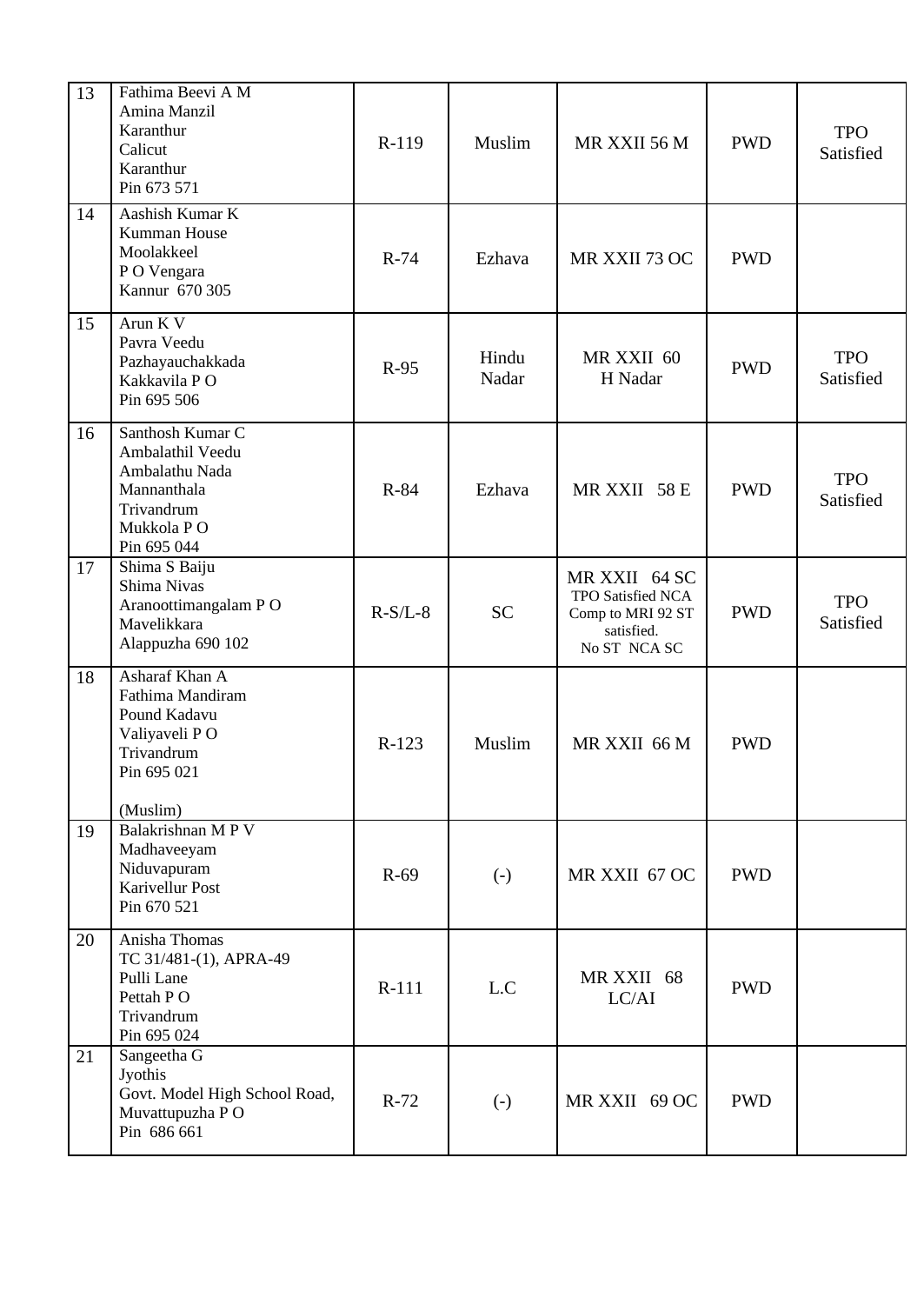| 22 | Suresh V<br>Vadakkethil House<br>Mankada<br>Mankada<br>Pin 679 324                                                               | R-88      | Viswakarma                 | MR XXII 70 V                                                       | <b>PWD</b> |                         |
|----|----------------------------------------------------------------------------------------------------------------------------------|-----------|----------------------------|--------------------------------------------------------------------|------------|-------------------------|
| 23 | Biju M S<br>Muthiratharayil<br>Erickavu PO<br>Alappuzha 690 516                                                                  | $R-73$    | $\left( \mathbf{-}\right)$ | MR XXII 71 OC                                                      | <b>PWD</b> |                         |
| 24 | Anju G<br>Irrigation Quarters No. UD/42<br>Malampuzha<br>Malampuzha PO<br>Palakkad 678 651                                       | $R-S/L-9$ | <b>SC</b>                  | MR XXII 72 SC<br>NCA Comp to MR II<br>92 ST No ST NCA<br><b>SC</b> | <b>PWD</b> |                         |
| 25 | Sreekala G<br>Lakshmi Nivas<br>Arampadam<br>Tattamangalam PO<br>Palakkad 678 102                                                 | R-86      | Ezhava                     | MR XXII 62 E                                                       | <b>PWD</b> | <b>TPO</b><br>satisfied |
| 26 | Supriya Rani S<br>Prayag<br>Kotiyeri<br>P O Moozhikkara<br>Thalassery<br>Pin 670 111                                             | R-92      | Ezhava                     | MR XXII 74 E                                                       | <b>PWD</b> |                         |
| 27 | Sreelekshmy Pillai G<br>Lekshmy Sadanam<br>Near Railway Station,<br><b>VIP Lane</b><br>Angamaly<br>Ernakulam<br>Pin 683 572      | $R-75$    | $\left( -\right)$          | MR XXII 75 OC                                                      | <b>PWD</b> |                         |
| 28 | Abdul Sathar P P<br>Venkulam<br>Venkulam<br>Oorakam Kizhmuri<br>Pin 676 515                                                      | $R-124$   | Muslim                     | MR XXII 76 M                                                       | <b>PWD</b> |                         |
| 29 | Lekshmi S Chandran<br>Bhavana<br>Menampally<br>Mukundapuram PO<br>Chavara<br>Kollam 691 585                                      | $R-76$    | $\left( \mathbf{-}\right)$ | MR XXII 77 OC                                                      | <b>PWD</b> |                         |
| 30 | Sheeja Rajan V R<br><b>S R Nivas</b><br>Kuzhiyil Mukku<br>Market Road<br>Thiruvananthapuram<br><b>Attingal PO</b><br>Pin 695 101 | R-99      | Ezhava                     | MR XXII 78 E                                                       | <b>PWD</b> |                         |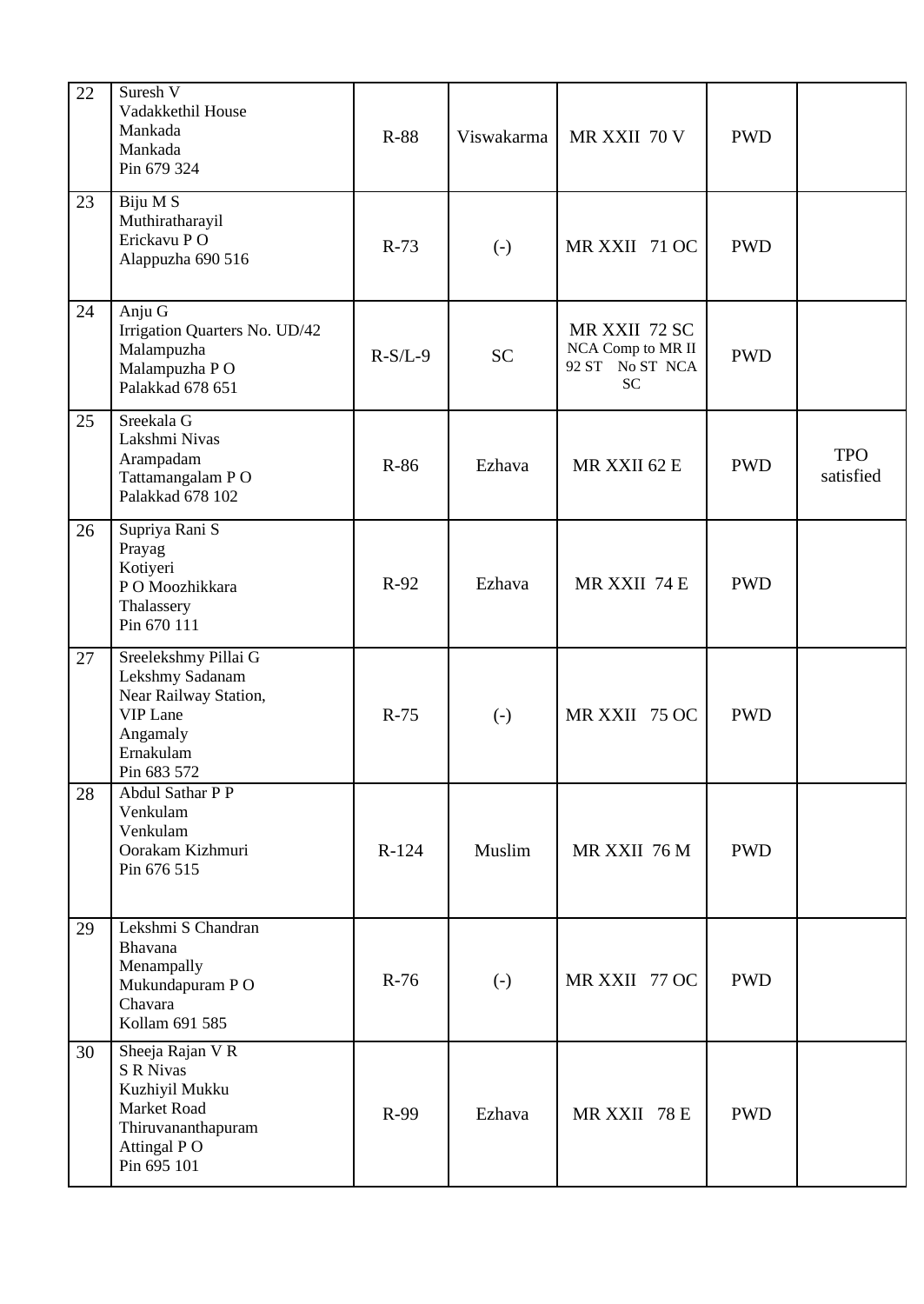| 31 | Kavitha K<br>Kenivayal House<br>Meenangadi<br>Krishnagiri PO<br>Pin 673 591             | R-77   | $(-)$             | MR XXII 79 OC | <b>PWD</b> |                       |
|----|-----------------------------------------------------------------------------------------|--------|-------------------|---------------|------------|-----------------------|
|    |                                                                                         |        |                   | MR XXII 80 M  |            | Kept as<br><b>TPO</b> |
| 32 | Ancy Jose<br>Pozholiparambil House<br>Avitathur<br>Thrissur<br>Pin 680 683              | R-78   | $(-)$             | MR XXII 81 OC | <b>PWD</b> |                       |
|    |                                                                                         |        |                   | MR XXII 82 E  |            | Kept as<br><b>TPO</b> |
| 33 | Lekshmi Subhash<br>Sisiram/TC 23/1033(1)<br>Thycaud<br>Thycaud PO<br>Trivandrum 695 014 | R-79   | Ezhava            | MR XXII 83 OC | <b>PWD</b> |                       |
|    |                                                                                         |        |                   | MR XXII 84 SC |            | Kept as<br><b>TPO</b> |
| 34 | Leonse C F<br>Cheeran House<br>Vylathur<br>Nhamanghat PO<br>Pin 679 563                 | R-80   | $(-)$             | MR XXII 85 OC | <b>PWD</b> |                       |
|    |                                                                                         |        |                   | MR XXII 86 M  |            | Kept as<br><b>TPO</b> |
| 35 | Anu S<br>Sumamandiram<br>Peroor<br>TKMCPO<br>Kollam<br>Pin 691 005                      | R-81   | $\left( -\right)$ | MR XXII 87 OC | <b>PWD</b> |                       |
|    |                                                                                         |        |                   | MR XXII 88 E  |            | Kept as<br><b>TPO</b> |
| 36 | Sony J SD<br>Sharon, TRA -51<br>Thirumala<br>Thirumala PO<br>Trivandrum 695 006         | $R-82$ | L.C               | MR XXII 89 OC | <b>PWD</b> |                       |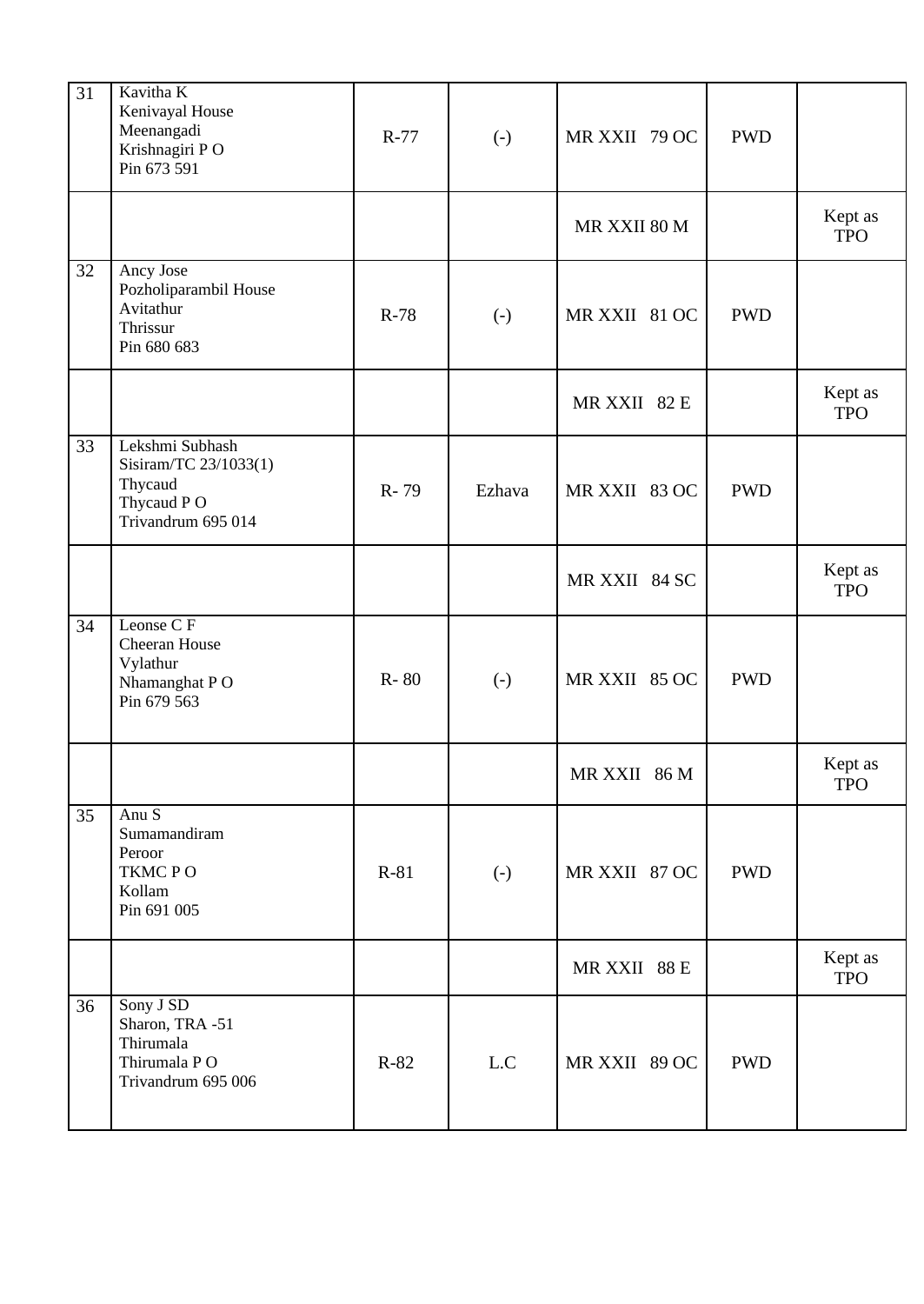|    |                                                                                                     |          | OC         | <b>BC</b> | <b>NJD</b>        | PH             | <b>Total</b>                                                                             |            |                         |
|----|-----------------------------------------------------------------------------------------------------|----------|------------|-----------|-------------------|----------------|------------------------------------------------------------------------------------------|------------|-------------------------|
|    |                                                                                                     | Previous | 31         | 31        | 23                | 03             | 88                                                                                       |            |                         |
|    |                                                                                                     | Present  | 12         | 12        |                   | $\mathbf{1}$   | 25                                                                                       |            |                         |
| 37 | Shihabudeen A                                                                                       | Total    | 43         | 43        | 23                | $\overline{4}$ | 113                                                                                      |            |                         |
|    | Vilayil Kizhakkathil House<br>Thekkechery<br>Kanjavely PO<br>Kollam 691 602                         |          | $R-126$    |           | Muslim            | MR XXII        | 80 M                                                                                     | Irrigation | <b>TPO</b><br>Satisfied |
| 38 | Anju Sudhakaran<br>M M House<br>Koppam<br>Pirappancode PO<br>Venjaramoodu<br>Trivandrum 695 607     |          | R-101      |           | Ezhava            |                | MR XXII 82 E                                                                             | Irrigation | <b>TPO</b><br>Satisfied |
| 39 | Snisha T B<br>Thazhathupura House<br>Dolphin Colony<br>Padukkad<br>Viyyur PO<br>Pin 680 010         |          | $R-S/L-10$ |           | <b>SC</b>         |                | MR XXII 84 SC<br>TPO Satisfied NCA<br>Comp to MR III 44<br>ST satisfied.<br>No ST NCA SC | Irrigation | <b>TPO</b><br>Satisfied |
| 40 | Siya N<br>Valiyavila Puthen Veedu<br>Nedumpana<br>Kollam 691 580                                    |          | R-136      |           | Muslim            |                | MR XXII 86 M                                                                             | <b>PWD</b> | <b>TPO</b><br>Satisfied |
| 41 | Jeljith P<br>Sowbhagya<br>Near Povidence Womens College<br>P O Malaparamba<br>Pin 673 009           |          | $R-102$    |           | Ezhava            |                | MR XXII 88 E                                                                             | <b>PWD</b> | <b>TPO</b><br>Satisfied |
| 42 | Malini K V<br>Jayan Ammanath House<br>Edakkulam<br>P O Thangalure<br><b>Thrissur 680 581</b>        |          | R-109      |           | <b>OBC</b>        |                | MR XXII 90<br>OBC                                                                        | <b>PWD</b> |                         |
| 43 | Minu Paulose<br>Kooliyatte House<br>Nellad<br>Nellad PO<br>Mudavoor via<br>Ernakulam<br>Pin 686 721 |          | $R-83$     |           | $\left( -\right)$ |                | MR XXII 91 OC                                                                            | <b>PWD</b> |                         |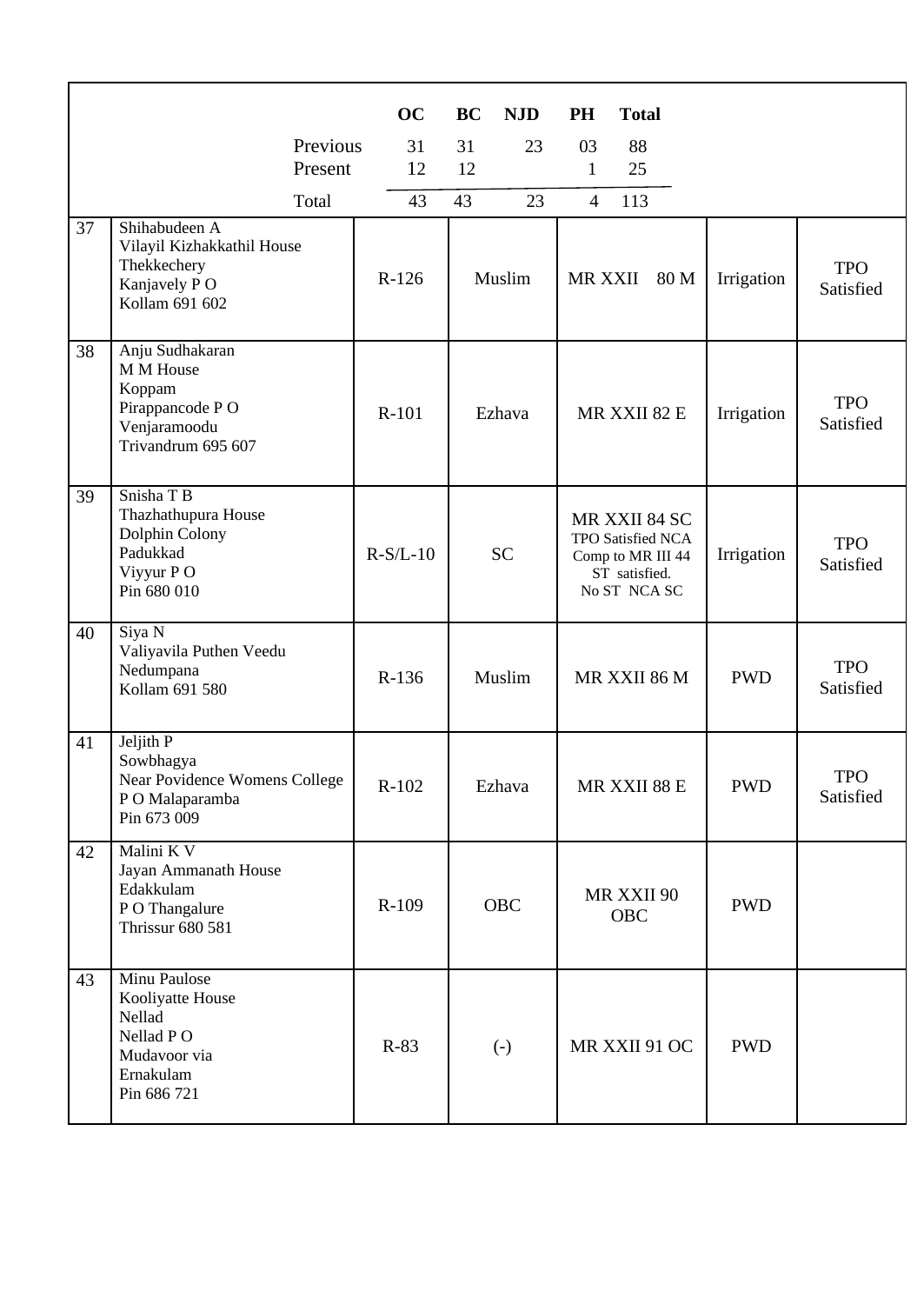| 44 | Suresh Babu C K<br>Parpidam<br>Kuniyedath Thazham<br>P O Marikkunnu<br>Kozhikkode 673 012                                     | $R-S/L-11$ | <b>SC</b>              | MR XXII 92 ST<br><b>NCA SC</b> | <b>PWD</b> |                       |
|----|-------------------------------------------------------------------------------------------------------------------------------|------------|------------------------|--------------------------------|------------|-----------------------|
| 45 | Rose Soly V A<br>TC 50/2088 Komban House<br>Ayyanthole<br>Thrissur<br>Pin 680 003                                             | R-85       | $\left( \cdot \right)$ | MR XXII 93 OC                  | <b>PWD</b> |                       |
| 46 | Deepa Paul<br>Parappilly House<br>Chalikkavattom<br>Vennala PO<br>Kochi<br>Pin 682 028                                        | R-131      | L.C                    | MR XXII 94<br>LC/AI            | <b>PWD</b> |                       |
| 47 | Rakesh T Menon<br>Sreyas, House No. 52 A<br>Shiva Lane<br><b>NCC Road</b><br>Ambalamukku<br>Thiruvananthapuram<br>Pin 695 003 | R-89       | $(-)$                  | MR XXII 95 OC                  | <b>PWD</b> |                       |
| 48 | Ubaiba K<br>Rose Mahal<br>Palottukunnumpuram<br>P O Azhikode<br>Kannur 670 009                                                | R-138      | Muslim                 | MR XXII 96 M                   | <b>PWD</b> |                       |
| 49 | Bhama K S<br>Saji Bhavanam<br>Pathanapuram<br>Maloor<br>Kollam 689 696                                                        | R-91       | $(-)$                  | MR XXII 97 OC                  | <b>PWD</b> |                       |
|    |                                                                                                                               |            |                        | MR XXII 98 E                   |            | Kept as TPO           |
| 50 | Rashmi S<br>Surya<br>Keecheri<br>P O Anchampeedika<br>Kannur 670 331                                                          | R-93       | $\left( -\right)$      | MR XXII 99 OC                  | <b>PWD</b> |                       |
|    |                                                                                                                               |            |                        | MR XXII 100 V                  |            | Kept as TPO           |
| 51 | Deepa Salini S<br>Lekshmi Nilayam<br>Kottiyam<br>Mylakkad<br>Kollam 691 571                                                   | $R-94$     | Viswakarma             | MR XXIII 1 OC                  | <b>PWD</b> |                       |
|    |                                                                                                                               |            |                        | MR XXIII 2 E                   |            | Kept as<br><b>TPO</b> |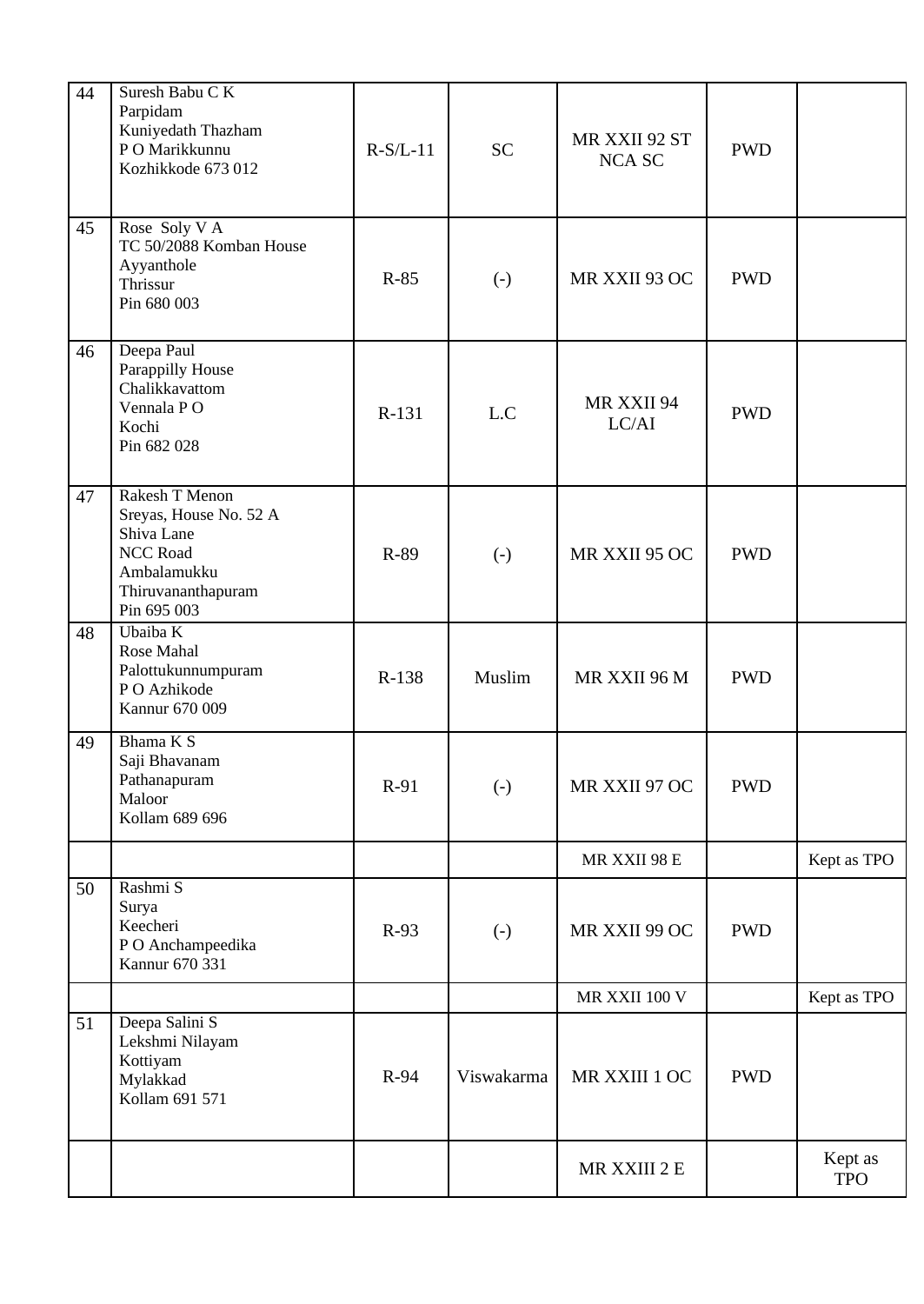| 52 | Basil Cherian K M<br>Kottarathil House<br>Kattilapoovam<br>Kattilapoovam PO<br><b>Thrissur 680 028</b> | R-96     | $\left( -\right)$      | MR XXIII 3 OC                    | <b>PWD</b> |                         |
|----|--------------------------------------------------------------------------------------------------------|----------|------------------------|----------------------------------|------------|-------------------------|
|    |                                                                                                        |          |                        | MR XXIII 4 SC                    |            | Kept as<br><b>TPO</b>   |
| 53 | Nitha R<br><b>Kakkattel House</b><br>Memmury<br>Pampakuda PO<br>Pin 686 667                            | R-97     | $\left( -\right)$      | MR XXIII 5 OC                    | <b>PWD</b> |                         |
|    |                                                                                                        |          |                        | MR XXIII 6 M                     |            | Kept as<br><b>TPO</b>   |
| 54 | Sushobh K<br>Jaipura<br>T C 16/738/3<br>Jagathy<br>Thycaud PO<br>Pin 695 014                           | R-98     | $(-)$                  | MR XXIII 7 OC                    | <b>PWD</b> |                         |
|    |                                                                                                        |          | <b>BC</b><br><b>OC</b> | <b>NJD</b><br>PH<br><b>Total</b> |            |                         |
|    |                                                                                                        | Previous | 43<br>43               | 23<br>113<br>$\overline{4}$      |            |                         |
|    |                                                                                                        | Present  | 9<br>$\overline{9}$    | 19<br>$\mathbf{1}$               |            |                         |
|    |                                                                                                        | Total    | 52<br>52               | 23<br>5<br>132                   |            |                         |
| 55 | Sheena A<br>Kunnuvila House<br>Karavaram PO<br>Kallambalam<br>Thiruvananthapuram<br>Pin 695 605        | R-108    | Ezhava                 | MR XXII 98 E                     | <b>PWD</b> | <b>TPO</b><br>Satisfied |
|    |                                                                                                        |          |                        | MR XXIII 8<br>LC/AI              |            | Kept as<br><b>TPO</b>   |
| 56 | Pillai Jisha Ramchandran<br><b>Vavalloor House</b><br>Veliyam<br>Veliyam PO<br>Kollam 691 540          | $R-100$  | $\left( -\right)$      | MR XXIII 9 OC                    | <b>PWD</b> |                         |
|    |                                                                                                        |          |                        | MR XXIII<br>10 OBC               |            | Kept as<br><b>TPO</b>   |
| 57 | Sreedevi R<br>Sreesailam<br>Ooruttukala<br>Neyyattinkara PO<br>Thiruvananthapuram<br>Pin 695 121       | R-104    | $\left( -\right)$      | MR XXIII 11 OC                   | <b>PWD</b> |                         |